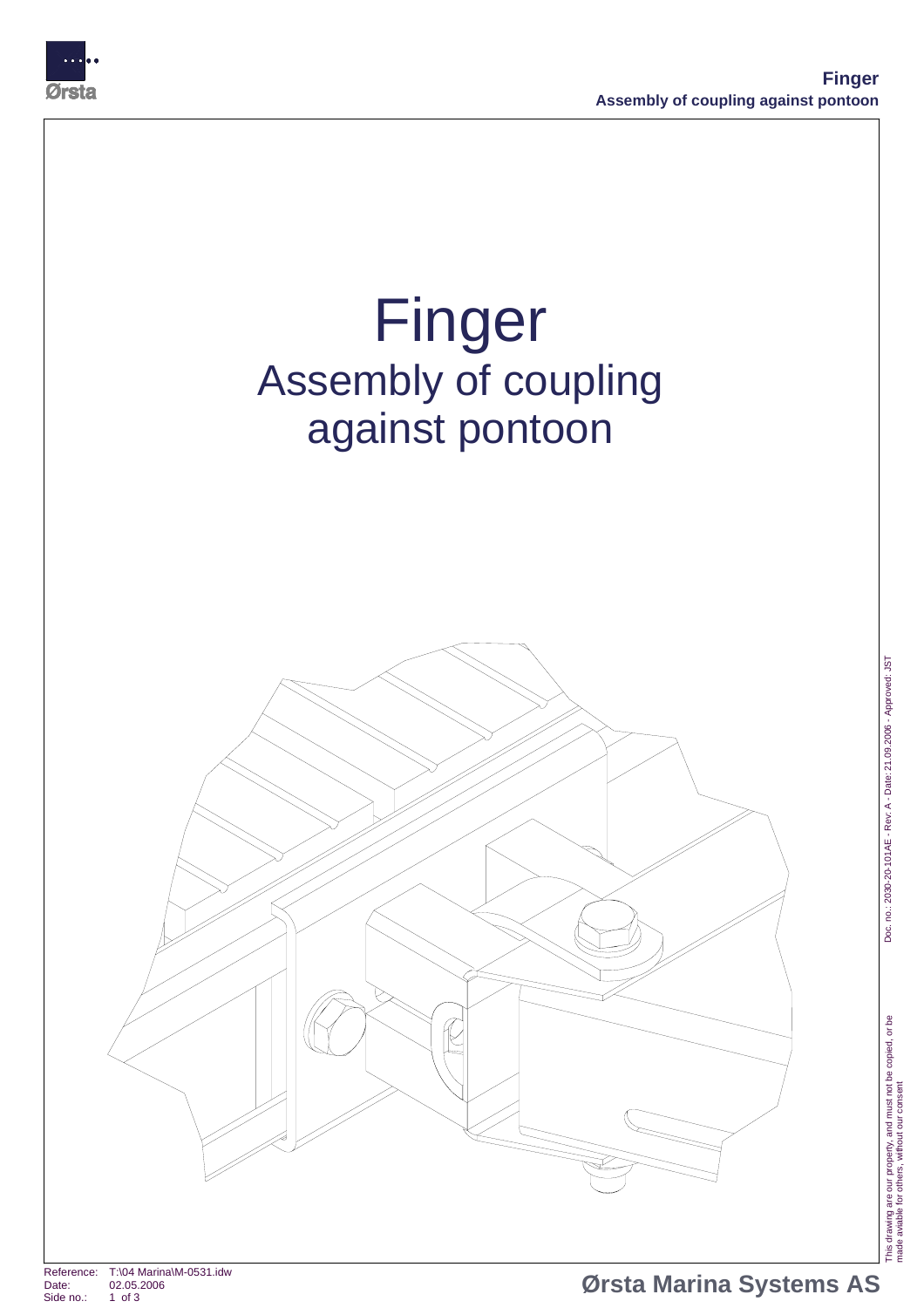

## **Finger Assembly of coupling against pontoon**



Date: 02.05.2006 Side no.:

Doc. no.: 2030-20-101AE - Rev: A - Date: 21.09 2. 006 - Approved: JST Doc. no.: 2030-20-101AE - Rev: A - Date: 21.09.2006 - Approved: JST This drawing are our property, and must not be copied, or be

made aviable for others, without our consent